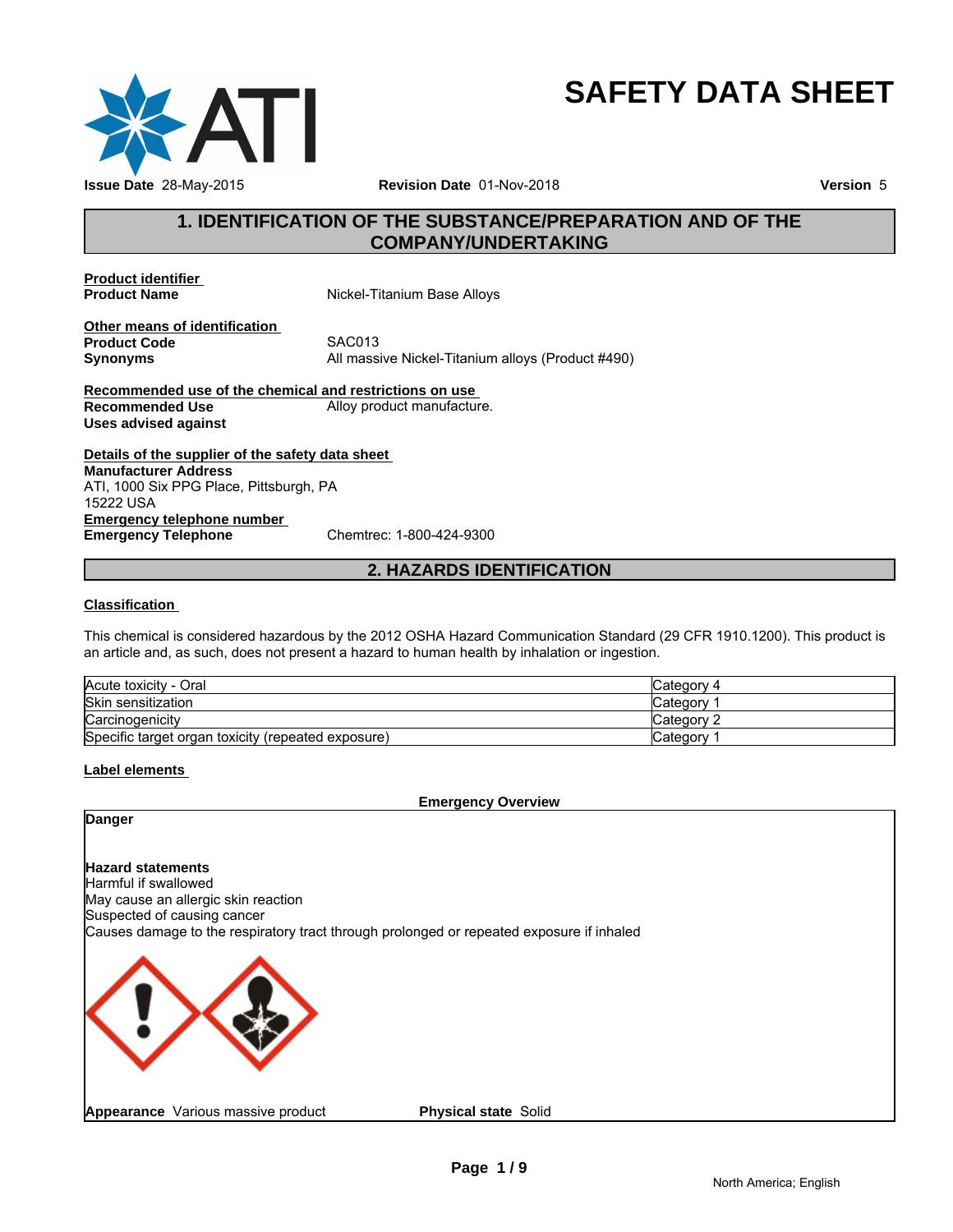# forms **Odor** Odorless

# **Precautionary Statements - Prevention**

Do not handle until all safety precautions have been read and understood Use personal protective equipment as required Wear protective gloves

# **Precautionary Statements - Response**

If skin irritation or rash occurs: Get medical advice/attention IF SWALLOWED: Call a POISON CENTER or doctor/physician if you feel unwell

# **Precautionary Statements - Disposal**

Dispose of contents/container to an approved waste disposal plant

# **Hazards not otherwise classified (HNOC)**

Not applicable

# **Other Information**

When product is subjected to welding, burning, melting, sawing, brazing, grinding, buffing, polishing, or other similar heat-generating processes, the following potentially hazardous airborne particles and/or fumes may be generated:: Titanium dioxide an IARC Group 2B carcinogen, Vanadium pentoxide (V2O5) affects eyes, skin, respiratory system. Zinc, copper, magnesium, or cadmium fumes may cause metal fume fever. **3. COMPOSITION/INFORMATION ON INGREDIENTS**<br> **3. COMPOSITION/INFORMATION ON INGREDIENTS**<br> **3. COMPOSITION/INFORMATION ON INGREDIENTS**<br> **3. COMPOSITION/INFORMATION ON INGREDIENTS**<br>
All massive Nickel-Titanium alloys (Produc

|                           | 3. COMPOSITION/INFORMATION ON INGREDIENTS                                                 |           |
|---------------------------|-------------------------------------------------------------------------------------------|-----------|
| <b>Synonyms</b>           | All massive Nickel-Titanium alloys (Product #490).                                        |           |
| <b>Chemical Name</b>      | CAS No.                                                                                   | Weight-%  |
| Nickel                    | 7440-02-0                                                                                 | $35 - 60$ |
| Titanium                  | 7440-32-6                                                                                 | 20-50     |
| <b>Hafnium</b>            | 7440-58-6                                                                                 | $0 - 40$  |
| Niobium (Columbium)       | 7440-03-1                                                                                 | $0 - 20$  |
| Copper                    | 7440-50-8                                                                                 | $0 - 15$  |
| Vanadium                  | 7440-62-2                                                                                 | $0 - 10$  |
| Iron                      | 7439-89-6                                                                                 | $0 - 6$   |
| Boron                     | 7440-42-8                                                                                 | $0 - 1$   |
|                           | <b>4. FIRST AID MEASURES</b>                                                              |           |
| <b>First aid measures</b> |                                                                                           |           |
| Eve contact               | In the case of particles coming in contact with eves during processing, treat as with any |           |

| <b>First aid measures</b>                                   |                                                                                                                                                        |
|-------------------------------------------------------------|--------------------------------------------------------------------------------------------------------------------------------------------------------|
| Eye contact                                                 | In the case of particles coming in contact with eyes during processing, treat as with any<br>foreign object.                                           |
| <b>Skin Contact</b>                                         | In the case of skin allergic reactions see a physician.                                                                                                |
| <b>Inhalation</b>                                           | If excessive amounts of smoke, fume, or particulate are inhaled during processing, remove<br>to fresh air and consult a qualified health professional. |
| Ingestion                                                   | Not an expected route of exposure.                                                                                                                     |
| Most important symptoms and effects, both acute and delayed |                                                                                                                                                        |
| <b>Symptoms</b>                                             | May cause allergic skin reaction. May cause acute gastrointestinal effects if swallowed.                                                               |
|                                                             | Indication of any immediate medical attention and special treatment needed                                                                             |
| Note to physicians                                          | Treat symptomatically.                                                                                                                                 |
|                                                             |                                                                                                                                                        |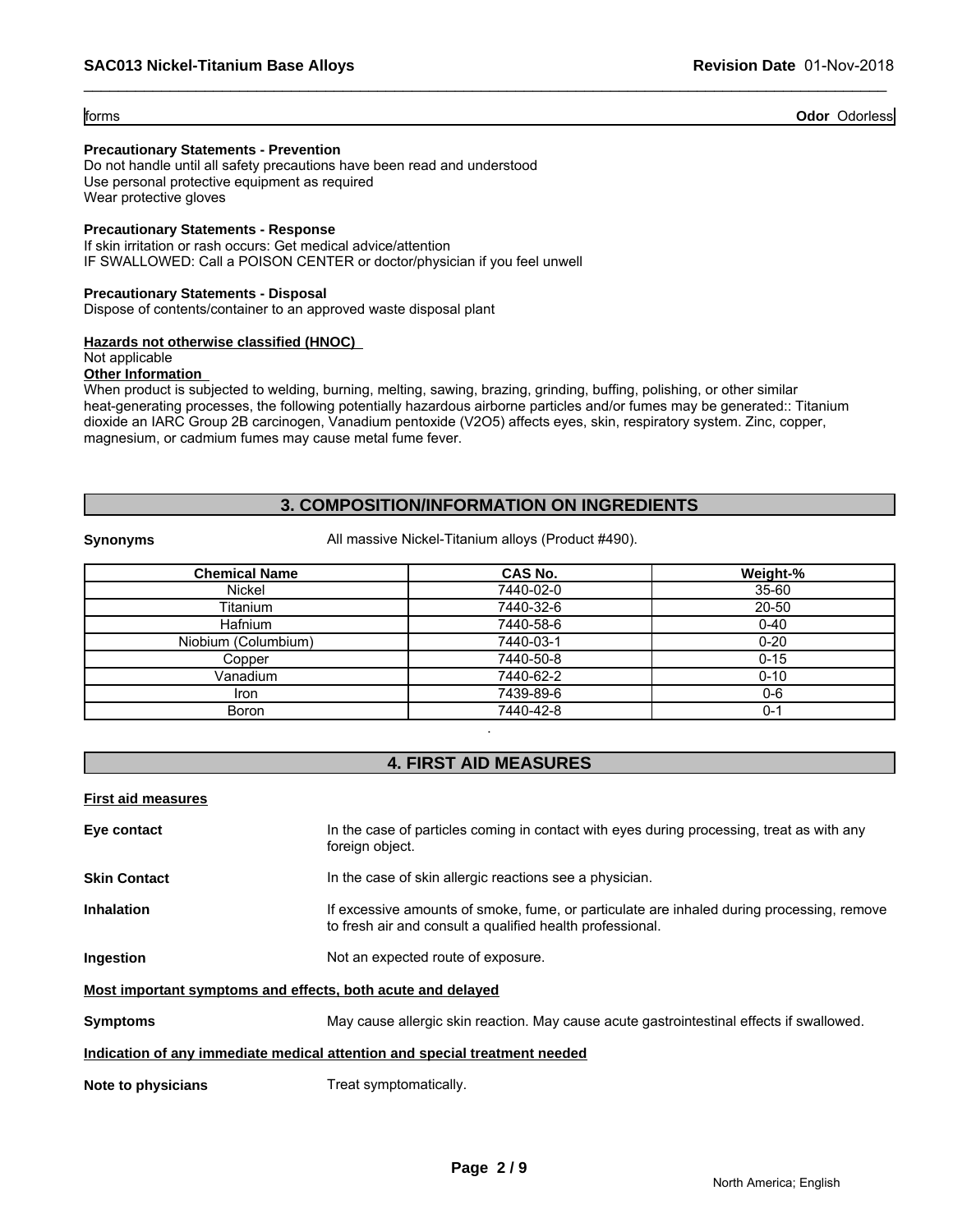# **5. FIRE-FIGHTING MEASURES**

# **Suitable extinguishing media**

Product not flammable in the form as distributed, flammable as finely divided particles or pieces resulting from processing of this product. Isolate large fires and allow to burn out. Smother small fires with salt (NaCl) or class D dry powder fire extinguisher.

**Unsuitable extinguishing media** Do not spray water on burning metal as an explosion may occur. This explosive characteristic is caused by the hydrogen and steam generated by the reaction of water with the burning material.

# **Specific hazards arising from the chemical**

Intense heat. Very fine, high surface area material resulting from grinding, buffing, polishing, or similar processes of this product may ignite spontaneously at room temperature. WARNING: Fine particles resulting from grinding, buffing, polishing, or similar processes of this product may form combustible dust-air mixtures. Keep particles away from all ignition sources including heat, sparks, and flame. Prevent dust accumulations to minimize combustible dust hazard.

**Hazardous combustion products**Titanium dioxide an IARC Group 2B carcinogen. Vanadium pentoxide (V2O5) affects eyes, skin, respiratory system. Zinc, copper, magnesium, or cadmium fumes may cause metal fume fever.

**Explosion data Sensitivity to Mechanical Impact** None. **Sensitivity to Static Discharge** None.

# **Protective equipment and precautions for firefighters**

Firefighters should wear self-contained breathing apparatus and full firefighting turnout gear.

# **6. ACCIDENTAL RELEASE MEASURES**

# **Personal precautions, protective equipment and emergency procedures**

| <b>Personal precautions</b>                          | Use personal protective equipment as required. |  |
|------------------------------------------------------|------------------------------------------------|--|
| For emergency responders                             | Use personal protective equipment as required. |  |
| <b>Environmental precautions</b>                     |                                                |  |
| <b>Environmental precautions</b>                     | Not applicable to massive product.             |  |
| Methods and material for containment and cleaning up |                                                |  |
| <b>Methods for containment</b>                       | Not applicable to massive product.             |  |
| Methods for cleaning up                              | Not applicable to massive product.             |  |

# **7. HANDLING AND STORAGE**

# **Precautions for safe handling**

**Advice on safe handling** Very fine, high surface area material resulting from grinding, buffing, polishing, or similar processes of this product may ignite spontaneously at room temperature. WARNING: Fine particles resulting from grinding, buffing, polishing, or similar processes of this product may form combustible dust-air mixtures. Keep particles away from all ignition sources including heat, sparks, and flame. Prevent dust accumulations to minimize combustible dust hazard.

# **Conditions for safe storage, including any incompatibilities**

| <b>Storage Conditions</b> | Keep chips, turnings, dust, and other small particles away from heat, sparks, flame and<br>other sources of ignition (i.e., pilot lights, electric motors and static electricity). |
|---------------------------|------------------------------------------------------------------------------------------------------------------------------------------------------------------------------------|
| Incompatible materials    | Dissolves in hydrofluoric acid, Ignites in the presence of fluorine. When heated above<br>200°C, reacts exothermically with the following: chlorine, bromine, halocarbons, carbon  |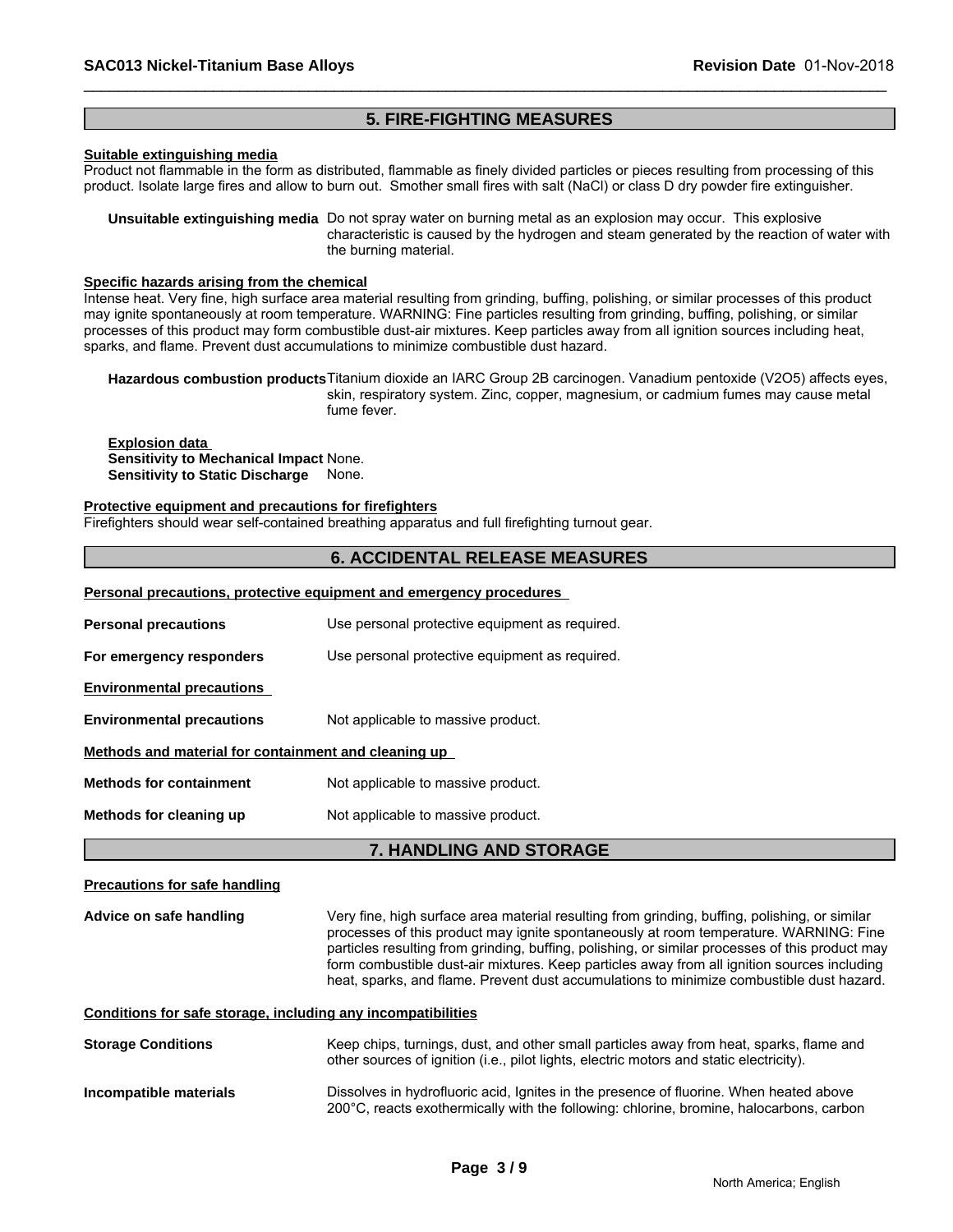tetrachloride, carbon tetrafluoride, freon.

# **8. EXPOSURE CONTROLS/PERSONAL PROTECTION**

# **Control parameters**

# **Exposure Guidelines**

| <b>Chemical Name</b> | <b>ACGIH TLV</b>                                            | <b>OSHA PEL</b>                                     |
|----------------------|-------------------------------------------------------------|-----------------------------------------------------|
| Nickel               | TWA: $1.5 \text{ mg/m}^3$ inhalable fraction                | TWA: 1 mg/m <sup>3</sup>                            |
| 7440-02-0            |                                                             |                                                     |
| Titanium             |                                                             |                                                     |
| 7440-32-6            |                                                             |                                                     |
| Hafnium              | TWA: 0.5 mg/m <sup>3</sup> TWA: 0.5 mg/m <sup>3</sup> Hf    | TWA: $0.5$ mg/m <sup>3</sup>                        |
| 7440-58-6            |                                                             |                                                     |
| Niobium (Columbium)  |                                                             |                                                     |
| 7440-03-1            |                                                             |                                                     |
| Copper               | TWA: 0.2 mg/m <sup>3</sup> fume TWA: 1 mg/m <sup>3</sup> Cu | TWA: $0.1 \text{ mg/m}^3$ fume                      |
| 7440-50-8            | dust and mist                                               | TWA: 1 $mq/m3$ dust and mist                        |
| Vanadium             |                                                             | Ceiling: 0.5 mg/m <sup>3</sup> V2O5 respirable dust |
| 7440-62-2            |                                                             | Ceiling: 0.1 mg/m <sup>3</sup> V2O5 fume            |
| Iron                 |                                                             |                                                     |
| 7439-89-6            |                                                             |                                                     |
| Boron                |                                                             |                                                     |
| 7440-42-8            |                                                             |                                                     |

# **Appropriate engineering controls**

**Engineering Controls Avoid generation of uncontrolled particles. Individual protection measures, such as personal protective equipment Eye/face protection** When airborne particles may be present, appropriate eye protection is recommended. For example, tight-fitting goggles, foam-lined safety glasses or other protective equipment that shield the eyes from particles. **Skin and body protection** Fire/flame resistant/retardant clothing may be appropriate during hot work with the product. Cut-resistant gloves and/or protective clothing may be appropriate when sharp surfaces are present. **Respiratory protection** When particulates/fumes/gases are generated and if exposure limits are exceeded or irritation is experienced, proper approved respiratory protection should be worn. Positive-pressure supplied air respirators may be required for high airborne contaminant concentrations. Respiratory protection must be provided in accordance with current local regulations. **General Hygiene Considerations** Handle in accordance with good industrial hygiene and safety practice.

# **9. PHYSICAL AND CHEMICAL PROPERTIES**

# **Information on basic physical and chemical properties**

| <b>Physical state</b><br>Appearance<br>Color | Solid<br>Various massive product forms<br>metallic, gray or silver | Odor<br>Odor threshold                            | Odorless<br>Not applicable |
|----------------------------------------------|--------------------------------------------------------------------|---------------------------------------------------|----------------------------|
| <b>Property</b>                              | Values                                                             | Remarks • Method                                  |                            |
| рH                                           |                                                                    |                                                   |                            |
| <b>Melting point/freezing point</b>          | 1015 °C / 1860 °F                                                  |                                                   |                            |
| Boiling point / boiling range                |                                                                    |                                                   |                            |
| Flash point                                  |                                                                    |                                                   |                            |
| <b>Evaporation rate</b>                      | $\overline{\phantom{0}}$                                           | Not applicable                                    |                            |
| Flammability (solid, gas)                    | $\overline{\phantom{0}}$                                           | Product not flammable in the form as distributed. |                            |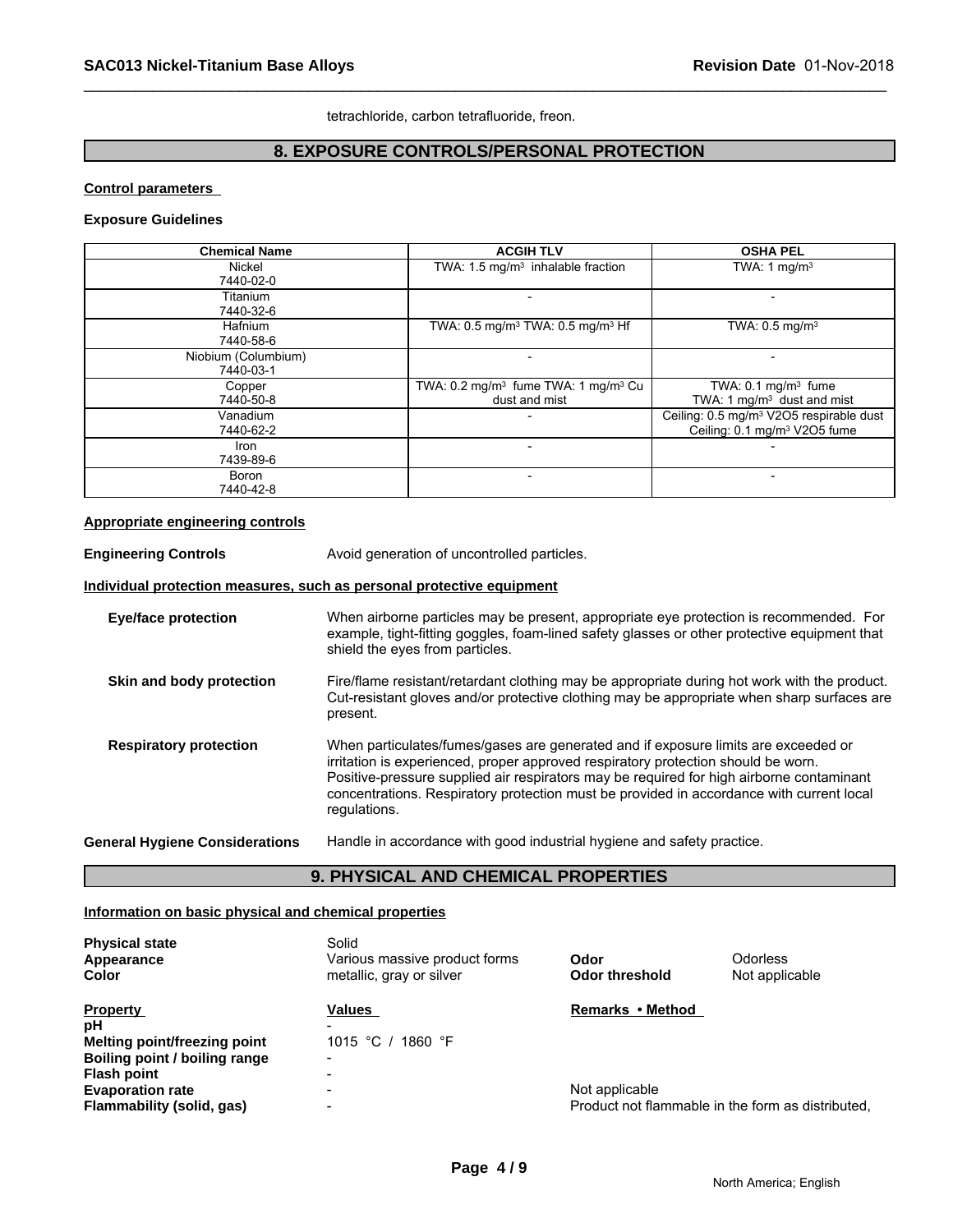flammable as finely divided particles or pieces resulting from processing of this product

| <b>Flammability Limit in Air</b> |                |                |
|----------------------------------|----------------|----------------|
| <b>Upper flammability limit:</b> |                |                |
| Lower flammability limit:        |                |                |
| Vapor pressure                   |                | Not applicable |
| Vapor density                    |                | Not applicable |
| <b>Specific Gravity</b>          | $5.8 - 7.5$    |                |
| <b>Water solubility</b>          | Insoluble      |                |
| Solubility in other solvents     |                | Not applicable |
| <b>Partition coefficient</b>     |                | Not applicable |
| <b>Autoignition temperature</b>  |                | Not applicable |
| <b>Decomposition temperature</b> |                | Not applicable |
| <b>Kinematic viscosity</b>       |                | Not applicable |
| <b>Dynamic viscosity</b>         |                | Not applicable |
| <b>Explosive properties</b>      | Not applicable |                |
| <b>Oxidizing properties</b>      | Not applicable |                |
| <b>Other Information</b>         |                |                |
| Softening point                  |                |                |
| <b>Molecular weight</b>          |                |                |
| <b>VOC Content (%)</b>           | Not applicable |                |
| <b>Density</b>                   | 360-470 lb/ft3 |                |
| <b>Bulk density</b>              |                |                |

| Not applicable<br>Not applicable                                                                         |
|----------------------------------------------------------------------------------------------------------|
| Not applicable<br>Not applicable<br>Not applicable<br>Not applicable<br>Not applicable<br>Not applicable |

# **10. STABILITY AND REACTIVITY**

# **Reactivity**

Not applicable

**Chemical stability** Stable under normal conditions.

# **Possibility of Hazardous Reactions**

None under normal processing.

**Hazardous polymerization** Hazardous polymerization does not occur.

# **Conditions to avoid**

Dust formation and dust accumulation;

# **Incompatible materials**

Dissolves in hydrofluoric acid, Ignites in the presence of fluorine. When heated above 200°C, reacts exothermically with the following: chlorine, bromine, halocarbons, carbon tetrachloride, carbon tetrafluoride, freon.

# **Hazardous Decomposition Products**

When product is subjected to welding, burning, melting, sawing, brazing, grinding, buffing, polishing, or other similar heat-generating processes, the following potentially hazardous airborne particles and/or fumes may be generated:. Titanium dioxide an IARC Group 2B carcinogen. Vanadium pentoxide (V2O5) affects eyes, skin, respiratory system.

# **11. TOXICOLOGICAL INFORMATION**

# **Information on likely routes of exposure**

# **Product Information**

| <b>Inhalation</b> | Not an expected route of exposure for product in massive form. |
|-------------------|----------------------------------------------------------------|
| Eve contact       | Not an expected route of exposure for product in massive form. |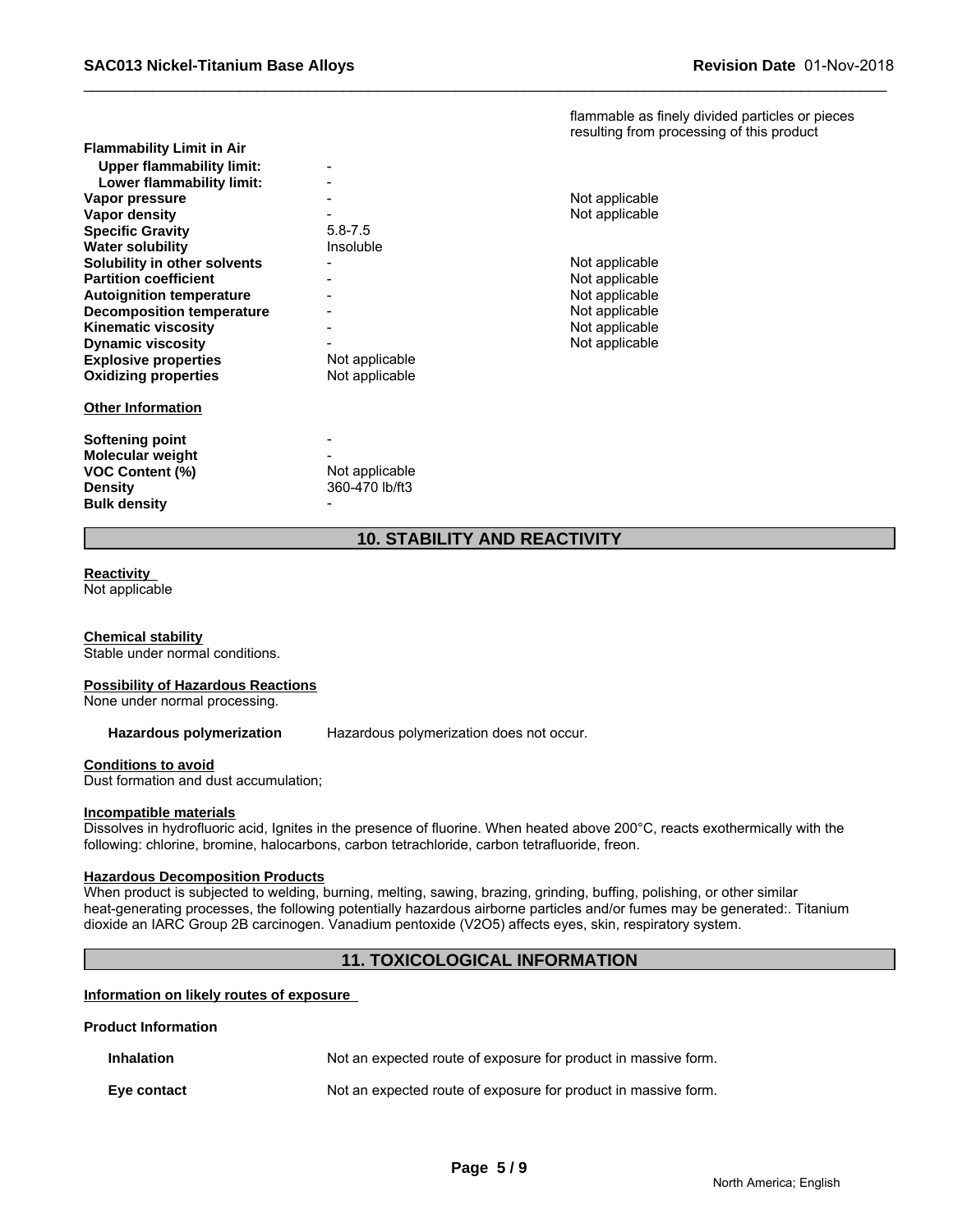**Skin Contact** May cause sensitization by skin contact.

**Ingestion** Not an expected route of exposure for product in massive form.

| <b>Chemical Name</b>             | Oral LD50         | <b>Dermal LD50</b> | <b>Inhalation LC50</b> |
|----------------------------------|-------------------|--------------------|------------------------|
| <b>Nickel</b><br>7440-02-0       | > 9000 mg/kg bw   |                    | $> 10.2$ mg/L          |
| <b>Titanium</b><br>7440-32-6     | > 5000 mg/kg bw   |                    |                        |
| Hafnium<br>7440-58-6             | > 5000 mg/kg bw   |                    | $>4.3$ mg/L            |
| Niobium (Columbium)<br>7440-03-1 | > 10,000 mg/kg bw | > 2000 mg/kg bw    |                        |
| Copper<br>7440-50-8              | 481 mg/kg bw      | >2000 mg/kg bw     | $>5.11$ mg/L           |
| Vanadium<br>7440-62-2            | > 2000 mg/kg bw   |                    |                        |
| llron<br>7439-89-6               | 98,600 mg/kg bw   |                    | $> 0.25$ mg/L          |
| <b>Boron</b><br>7440-42-8        | > 2000 mg/kg bw   |                    | $> 5.08$ mg/L          |

# **Information on toxicological effects**

**Symptoms** May cause sensitization by skin contact. May cause acute gastrointestinal effects if swallowed.

# **Delayed and immediate effects as well as chronic effects from short and long-term exposure**

| <b>Acute toxicity</b>             | Harmful if swallowed.                    |
|-----------------------------------|------------------------------------------|
| <b>Skin corrosion/irritation</b>  | Product not classified.                  |
| Serious eye damage/eye irritation | Product not classified.                  |
| <b>Sensitization</b>              | May cause sensitization by skin contact. |
| <b>Germ cell mutagenicity</b>     | Product not classified.                  |
| Carcinogenicity                   | May cause cancer by inhalation.          |
|                                   |                                          |

| <b>Chemical Name</b> | <b>ACGIH</b> | <b>IARC</b> | NITO<br>.                 | $\sim$ $\sim$<br>VJNA |
|----------------------|--------------|-------------|---------------------------|-----------------------|
| Nicke <sub>l</sub>   |              | Group       | ≺nown                     |                       |
| 7440-02-0            |              | Group 2B    | Anticipateo<br>Reasonablv |                       |

**Reproductive toxicity Reproductive Product not classified.**<br> **STOT - single exposure** Product not classified. **STOT - single exposure<br>STOT - repeated exposure** Aspiration hazard **Product not classified.** 

Causes disorder and damage to the: Respiratory System.

# **12. ECOLOGICAL INFORMATION**

# **Ecotoxicity**

| NGPI DUUDLIYG LOAIDILY<br><b>STOT - single exposure</b><br><b>STOT - repeated exposure</b><br><b>Aspiration hazard</b> | Product not classified.<br>Causes disorder and damage to the: Respiratory System.<br>Product not classified.     |                                                                                                                                                 |                                                                                             |                                                                                                                  |  |  |
|------------------------------------------------------------------------------------------------------------------------|------------------------------------------------------------------------------------------------------------------|-------------------------------------------------------------------------------------------------------------------------------------------------|---------------------------------------------------------------------------------------------|------------------------------------------------------------------------------------------------------------------|--|--|
|                                                                                                                        |                                                                                                                  | <b>12. ECOLOGICAL INFORMATION</b>                                                                                                               |                                                                                             |                                                                                                                  |  |  |
| <b>Ecotoxicity</b>                                                                                                     |                                                                                                                  |                                                                                                                                                 |                                                                                             |                                                                                                                  |  |  |
|                                                                                                                        | This product as shipped is not classified for aquatic toxicity.                                                  |                                                                                                                                                 |                                                                                             |                                                                                                                  |  |  |
| <b>Chemical Name</b>                                                                                                   | Algae/aquatic plants                                                                                             | Fish                                                                                                                                            | <b>Toxicity to</b><br>microorganisms                                                        | <b>Crustacea</b>                                                                                                 |  |  |
| Nickel<br>7440-02-0                                                                                                    | NOEC/EC10 values range<br>from $12.3 \mu g/l$ for<br>to 425 $\mu$ g/l for<br>Pseudokirchneriella<br>subcapitata. | The 96h LC50s values range<br>from 0.4 mg Ni/L for<br>Scenedesmus accuminatus   Pimephales promelas to 320<br>mg Ni/L for Brachydanio<br>rerio. | The 30 min EC50 of nickel<br>for activated sludge was 33<br>mg Ni/L.                        | The 48h LC50s values range<br>from 0.013 mg Ni/L for<br>Ceriodaphnia dubia to 4970<br>mg Ni/L for Daphnia magna. |  |  |
| Titanium<br>7440-32-6                                                                                                  | The 72 h EC50 of titanium<br>dioxide to<br>Pseudokirchnerella<br>subcapitata was 61 mg of<br><b>TiO2/L.</b>      | The 96 h LC50 of titanium<br>dioxide to Cyprinodon<br>variegatus was greater than<br>10,000 mg of TiO2/L.<br>The 96 h LC50 of titanium          | The 3 h EC50 of titanium<br>dioxide for activated sludge<br>were greater than 1000<br>mg/L. | The 48 h EC50 of titanium<br>dioxide to Daphnia Magna<br>was greater than 1000 mg of<br>TiO <sub>2</sub> /L.     |  |  |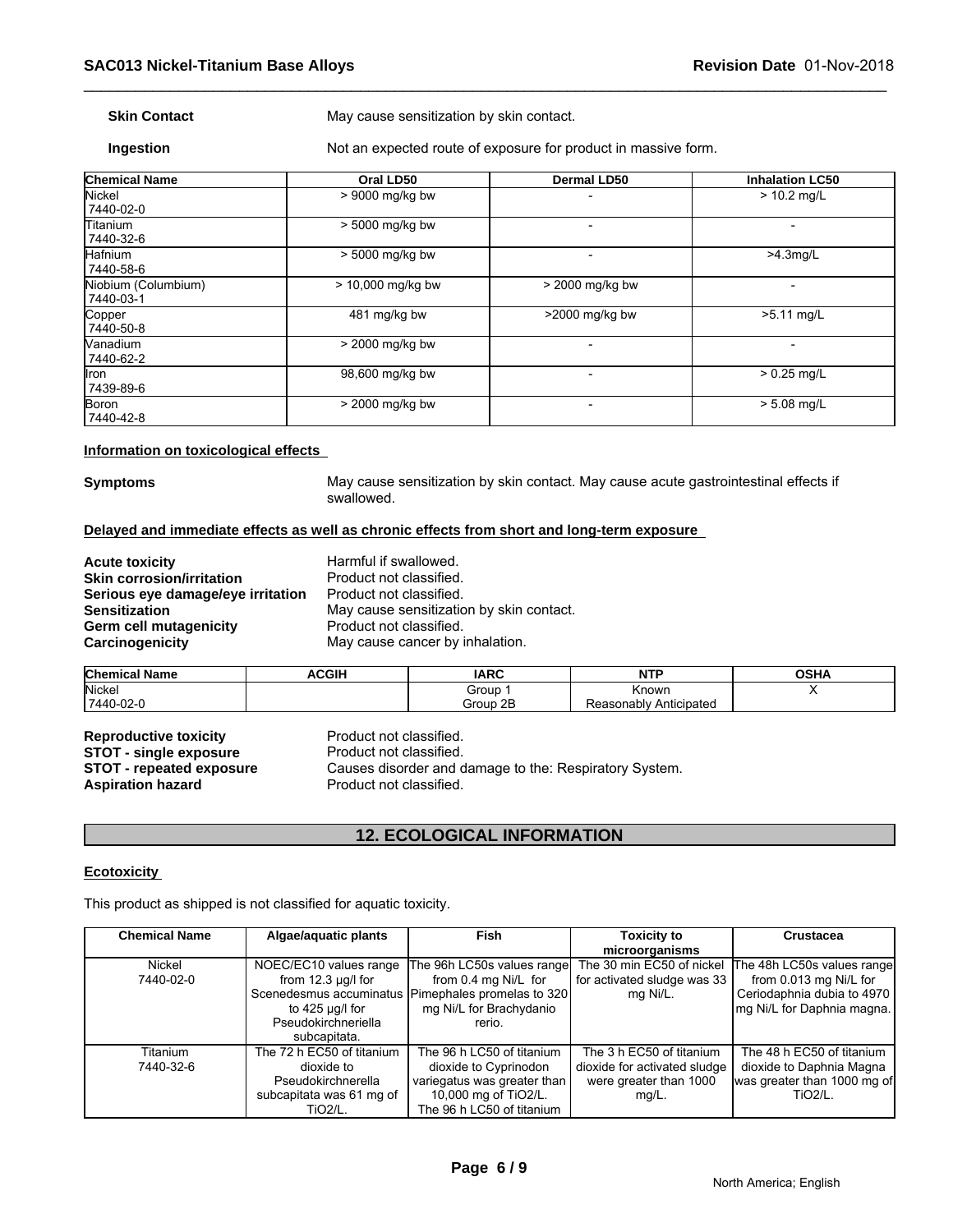|                     |                              | dioxide to Pimephales<br>promelas was greater than |                               |                              |
|---------------------|------------------------------|----------------------------------------------------|-------------------------------|------------------------------|
|                     |                              | 1,000 mg of TiO2/L                                 |                               |                              |
| Hafnium             | The 72 h EC50 of hafnium     | The 96 h LC50 of Hafnium                           |                               | The 48 h EC50 of Hafnium     |
| 7440-58-6           | to Pseudokirchneriella       | dioxide in water to Danio                          |                               | dioxide to Daphnia magna     |
|                     | subcapitata was great than 8 | rerio was greater than the                         |                               | was greater than the         |
|                     | ug of Hf/L (100% saturated   | solubility limit of 0.007 mg                       |                               | solubility limit of 0.007 mg |
|                     | solution).                   | $Hf/L$ .                                           |                               | $Hf/L$ .                     |
| Niobium (Columbium) |                              |                                                    |                               |                              |
| 7440-03-1           |                              |                                                    |                               |                              |
| Copper              | The 72 h EC50 values of      | The 96-hr LC50 for                                 | The 24 h NOEC of copper       | The 48 h LC50 values for     |
| 7440-50-8           | copper chloride to           | Pimephales promelas                                | chloride for activated sludge | Daphnia magna exposed to     |
|                     | Pseudokirchneriella          | exposed to Copper sulfate                          | ranged from 0.32 to 0.64 mg   | copper in natural water      |
|                     | subcapitata ranged between   | ranged from 256.2 to 38.4                          | of Cu/L.                      | ranged between 33.8 µg/L     |
|                     | 30 µg/L (pH 7.02, hardness   | ug/L with water hardness                           |                               | (pH 6.1, hardness 12.4 mg/L  |
|                     | 250 mg/L CaCO3, DOC 1.95     | increasing from 45 to 255.7                        |                               | CaCO3, DOC 2.34 mg/L)        |
|                     | mg/L) and 824 µg/L (pH       | mg/L.                                              |                               | and 792 µg/L (pH 7.35,       |
|                     | 6.22, hardness 100 mg/L      |                                                    |                               | hardness 139.7 mg/L          |
|                     | CaCO3, DOC 15.8 mg/L).       |                                                    |                               | CaCO3, DOC 22.8 mg/L).       |
| Vanadium            | The 72 h EC50 of vanadium    | The 96 h LC50 of vanadium                          | The 3 h EC50 of sodium        | The 48 h EC50 of sodium      |
| 7440-62-2           | pentoxide to Desmodesmus     | pentoxide to Pimephales                            | metavanadate for activated    | vanadate to Daphnia magna    |
|                     | subspicatus was 2,907 ug of  | promelas was 1,850 ug of                           | sludge was greater than 100   | was 2,661 ug of V/L.         |
|                     | V/L.                         | V/L                                                | mq/L                          |                              |
| Iron                |                              | The 96 h LC50 of 50% iron                          | The 3 h EC50 of iron oxide    | The 48 h EC50 of iron oxide  |
| 7439-89-6           |                              | oxide black in water to Danio                      | for activated sludge was      | to Daphnia magna was         |
|                     |                              | rerio was greater than                             | greater than 10,000 mg/L.     | greater than 100 mg/L.       |
|                     |                              | 10,000 mg/L.                                       |                               |                              |
| Boron               | The 72-h EC50 value for      | The 96-hr LC50 for                                 | The 3 h NOEC of boric acid    | The 48-hr LC50 for           |
| 7440-42-8           | reduction of biomass of      | Pimephales promelas                                | for activated sludge ranged   | Ceriodaphnia dubia exposed   |
|                     | Pseudokirchneriella          | exposed to Boric acid                              | from 17.5 to 20 mg/L.         | to Boric acid/borax mixture  |
|                     | subcapitata exposed to Boric | (82%)/borax (18%) mixture                          |                               | ranged from 91 to 165 mg/L   |
|                     | acid at pH 7.5 to 8.3 was    | was 79.7 mg/L with water                           |                               | with pH ranging from 6.7 to  |
|                     | 40.2 mg/L.                   | hardness of 91 mg/L and                            |                               | 8.4.                         |
|                     |                              | water pH of 8.0.                                   |                               |                              |

# **Persistence and degradability**

# **Bioaccumulation**

.

.

# **13. DISPOSAL CONSIDERATIONS**

| Waste treatment methods       |                                                                                                        |
|-------------------------------|--------------------------------------------------------------------------------------------------------|
| <b>Disposal of wastes</b>     | Disposal should be in accordance with applicable regional, national and local laws and<br>regulations. |
| <b>Contaminated packaging</b> | None anticipated.                                                                                      |

This product contains one or more substances that are listed with the State of California as a hazardous waste.

# **14. TRANSPORT INFORMATION**

**DOT** Not regulated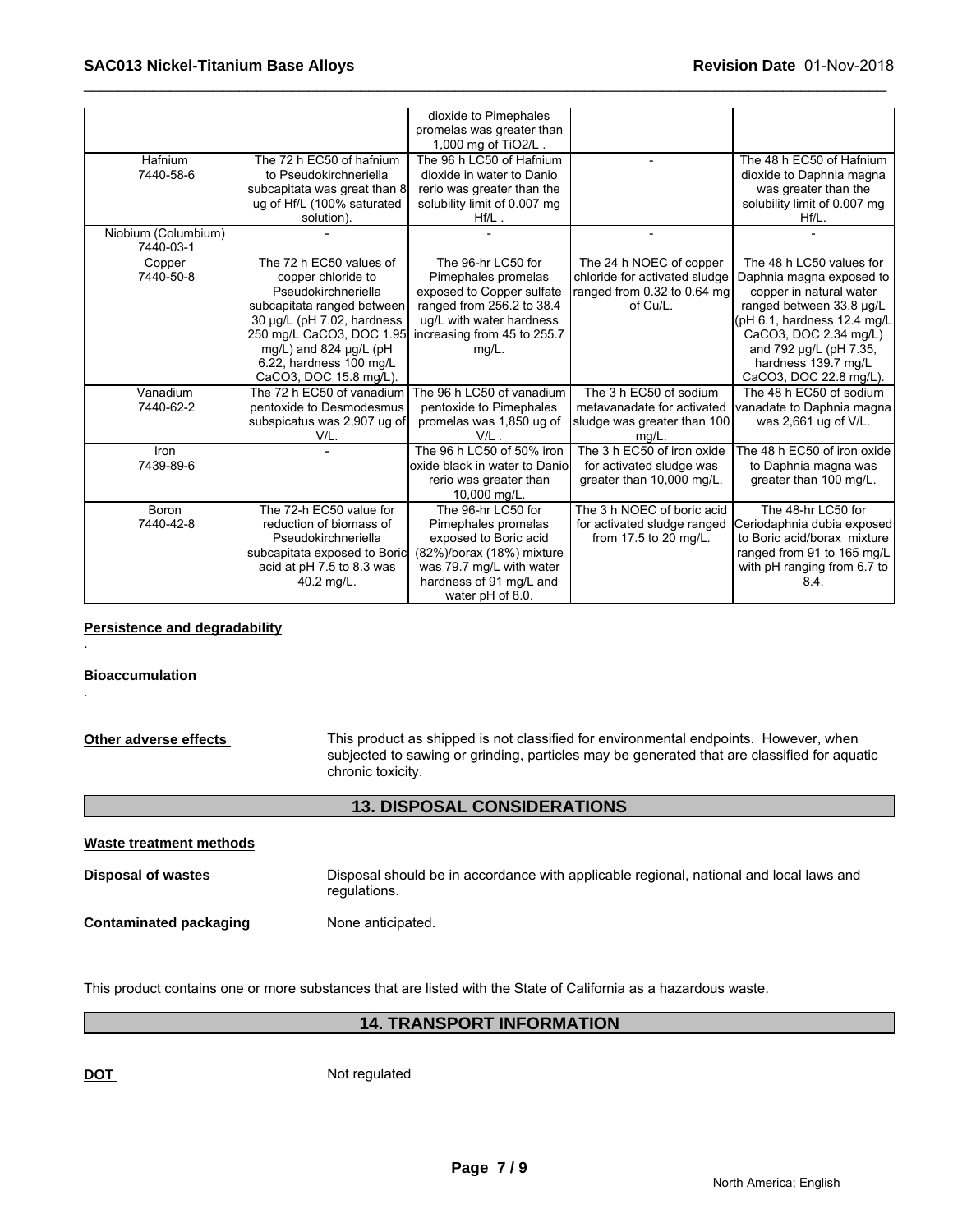# **15. REGULATORY INFORMATION**

| <b>International Inventories</b> |                   |
|----------------------------------|-------------------|
| TSCA                             | Complies          |
| <b>DSL/NDSL</b>                  | Complies          |
| <b>EINECS/ELINCS</b>             | Complies          |
| ENCS                             | Complies          |
| <b>IECSC</b>                     | Complies          |
| KECL                             | Complies          |
| PICCS                            | <b>Not Listed</b> |
| AICS                             | Not Listed        |
|                                  |                   |

# **Legend:**

 **TSCA** - United States Toxic Substances Control Act Section 8(b) Inventory

 **DSL/NDSL** - Canadian Domestic Substances List/Non-Domestic Substances List

 **EINECS/ELINCS** - European Inventory of Existing Chemical Substances/European List of Notified Chemical Substances

 **ENCS** - Japan Existing and New Chemical Substances

 **IECSC** - China Inventory of Existing Chemical Substances

 **KECL** - Korean Existing and Evaluated Chemical Substances

 **PICCS** - Philippines Inventory of Chemicals and Chemical Substances

 **AICS** - Australian Inventory of Chemical Substances

# **US Federal Regulations**

# **SARA 313**

Section 313 of Title III of the Superfund Amendments and Reauthorization Act of 1986 (SARA). This product contains a chemical or chemicals which are subject to the reporting requirements of the Act and Title 40 of the Code of Federal Regulations, Part 372: Chromium (Cr)

| <b>Chemical Name</b>       | CAS No.   | <b>Weight-%</b><br>-4.01<br>- 70 | .<br>$\sim$ AD<br><b>040</b><br>Threshold Values %<br>SARA<br>$\mathbf{r}$<br>. |
|----------------------------|-----------|----------------------------------|---------------------------------------------------------------------------------|
| 7440-02-0<br><b>Nickel</b> | 7440-02-  | or co<br>35-0U                   |                                                                                 |
| Copper<br>7440-50-8        | 7440-50-১ | .                                |                                                                                 |

# **SARA 311/312 Hazard Categories**

| Acute health hazard               | Yes |  |
|-----------------------------------|-----|--|
| <b>Chronic Health Hazard</b>      | Yes |  |
| Fire hazard                       | No. |  |
| Sudden release of pressure hazard | No  |  |
| <b>Reactive Hazard</b>            | No  |  |

# **CWA (Clean Water Act)**

| Acute health hazard                                |                                       | Yes                           |                                                                                                                              |                                             |
|----------------------------------------------------|---------------------------------------|-------------------------------|------------------------------------------------------------------------------------------------------------------------------|---------------------------------------------|
| <b>Chronic Health Hazard</b><br><b>Fire hazard</b> |                                       | Yes                           |                                                                                                                              |                                             |
|                                                    |                                       | No                            |                                                                                                                              |                                             |
| Sudden release of pressure hazard                  |                                       | <b>No</b>                     |                                                                                                                              |                                             |
| <b>Reactive Hazard</b>                             |                                       | <b>No</b>                     |                                                                                                                              |                                             |
| <b>CWA (Clean Water Act)</b>                       |                                       |                               | This product contains the following substances which are regulated pollutants pursuant to the Clean Water Act (40 CFR 122.21 |                                             |
| and 40 CFR 122.42)                                 |                                       |                               |                                                                                                                              |                                             |
| <b>Chemical Name</b>                               | <b>CWA - Reportable</b><br>Quantities | <b>CWA - Toxic Pollutants</b> | <b>CWA - Priority Pollutants</b>                                                                                             | <b>CWA - Hazardous</b><br><b>Substances</b> |
| Nickel                                             |                                       | X                             | X                                                                                                                            |                                             |
| 7440-02-0                                          |                                       |                               |                                                                                                                              |                                             |
| Copper<br>7440-50-8                                |                                       | x                             | X                                                                                                                            |                                             |

# **CERCLA**

This material, as supplied, contains one or more substances regulated as a hazardous substance under the Comprehensive Environmental Response Compensation and Liability Act (CERCLA) (40 CFR 302)

| <b>Chemical Name</b> | <b>Hazardous Substances RQs</b> |
|----------------------|---------------------------------|
| Nickel<br>7440-02-0  | 100 lb                          |
| Copper<br>7440-50-8  | 5000 lb                         |

# **US State Regulations**

# **California Proposition 65**

This product contains the Proposition 65 chemicals listed below. Proposition 65 warning label available at ATImetals.com.